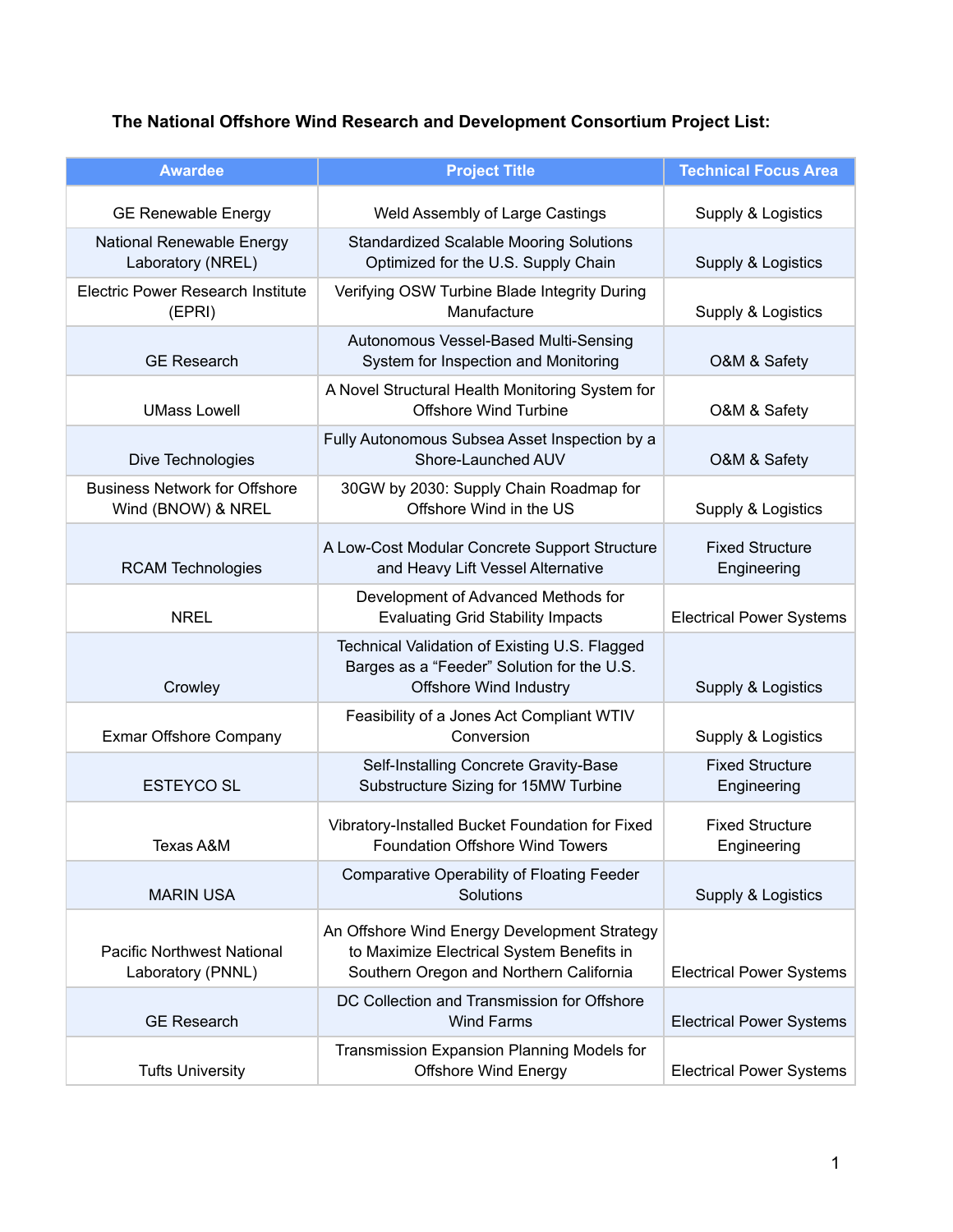| <b>CODAR Ocean Sensors LTD</b>   | Oceanographic HF Radar Data Preservation in<br>Wind Turbine Interference Mitigation                                                                  | Environmental &<br><b>Conflicting Use</b> |
|----------------------------------|------------------------------------------------------------------------------------------------------------------------------------------------------|-------------------------------------------|
| <b>Offshore Wind Consultants</b> | Shared Landfall and Onshore Cable<br>Infrastructure for Cable Colocation Feasibility<br>Study                                                        | <b>Electrical Power Systems</b>           |
| Advisian                         | <b>Technology Development Priorities for</b><br>Scientifically Robust and Operationally<br>Compatible Wildlife Monitoring and Adaptive<br>Management | Environmental &<br><b>Conflicting Use</b> |
| <b>Cornell University</b>        | <b>Right Wind: Resolving Protected Species</b><br>Space-Use Conflicts in Wind Energy Areas                                                           | Environmental &<br><b>Conflicting Use</b> |
| ThayerMahan                      | Transmission and Export Cable Fault Detection<br>and Prevention Using Synthetic Aperture Sonar                                                       | <b>Electrical Power Systems</b>           |
| Keystone Tower Systems           | Tapered Spiral Welding for US Offshore Wind<br><b>Turbine Towers</b>                                                                                 | <b>Fixed Structure</b><br>Engineering     |
| <b>DEME Offshore US LLC</b>      | <b>TSPC Foundation Concept</b>                                                                                                                       | <b>Fixed Structure</b><br>Engineering     |
| PCCI, Inc.                       | Quarter Scale Testing of the Intelligent Mooring<br>System for FOWT Platforms                                                                        | <b>Floating Structure</b><br>Engineering  |
| <b>ESTEYCO</b>                   | Evolved Spar Concrete Subconstructure for<br>Floating Offshore Wind US-Based Design                                                                  | <b>Floating Structure</b><br>Engineering  |
| Deep Reach Technology            | Application of Novel Offshore Oil & Gas<br>Platforms to Large Wind Turbines                                                                          | <b>Fixed Structure</b><br>Engineering     |
| <b>ULC Robotics</b>              | UAS to Transform Offshore Wind                                                                                                                       | O&M & Safety                              |
| <b>GE Renewable Energy</b>       | Self-Positioning Single Blade Installation Tool                                                                                                      | O&M & Safety                              |
| Virginia Tech                    | Dual-Functional Tuned Inerter Damper for<br>Enhanced Semi-Sub Offshore Wind Turbine                                                                  | <b>Floating Structure</b><br>Engineering  |
| <b>NREL</b>                      | Shared Mooring Systems for Deep-Water<br><b>Floating Wind Farms</b>                                                                                  | <b>Floating Structure</b><br>Engineering  |
| Principle Power, Inc.            | Innovative Deepwater Mooring Systems for<br>Floating Wind Farms (DeepFarm)                                                                           | <b>Floating Structure</b><br>Engineering  |
| <b>NREL</b>                      | A Validated National Offshore Wind Resource<br>Dataset with Uncertainty Quantification                                                               | Wind Resource & Site<br>Characterization  |
| <b>Stony Brook University</b>    | Computational Control Co-design Approach for<br>Offshore Wind Farm Optimization                                                                      | <b>Fixed Structure</b><br>Engineering     |